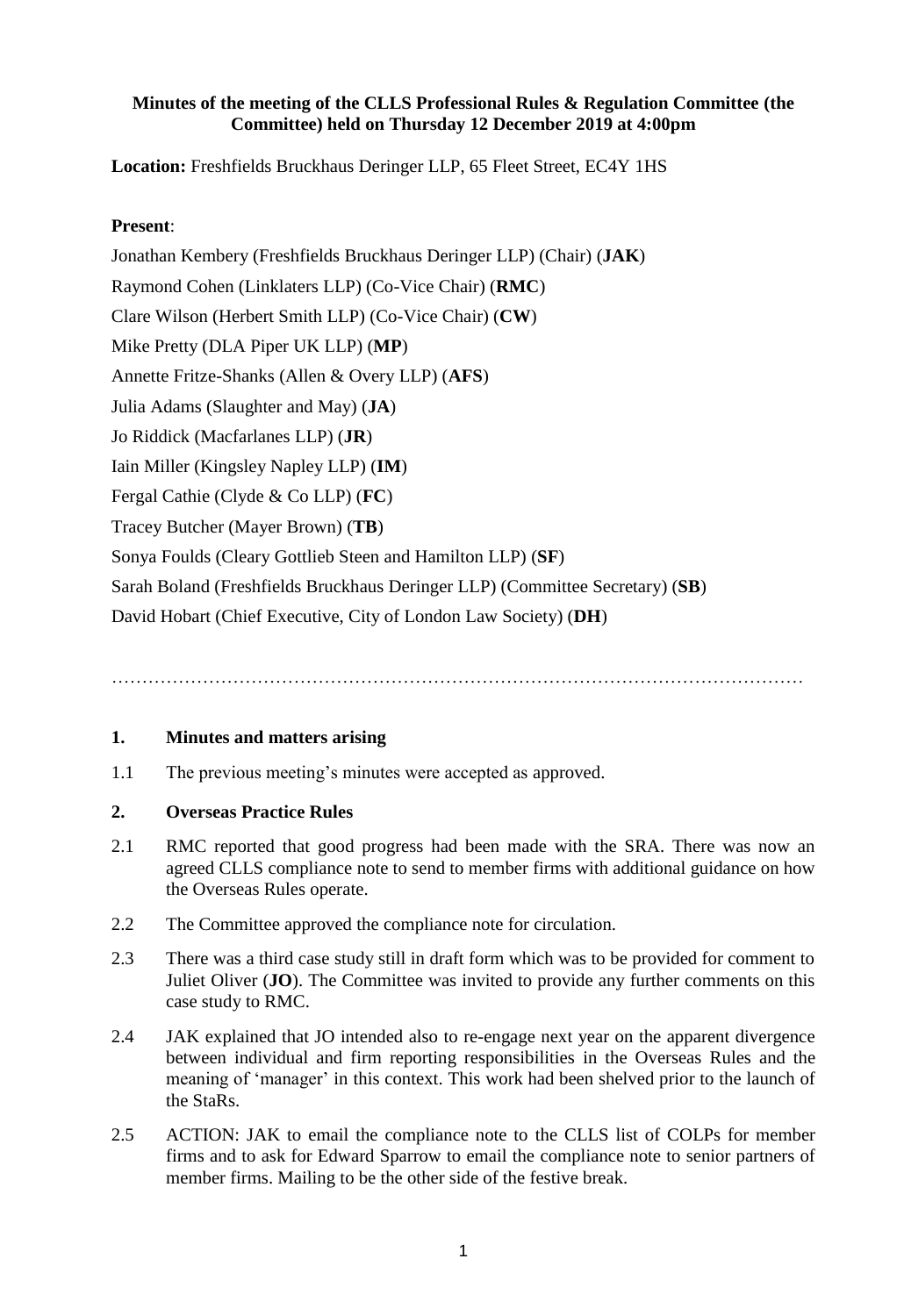# **3. DAC6**

3.1 It was agreed that, if there was a role for a committee in the CLLS to address issues regarding DAC6, the relevant committee was the Tax Committee.

# **4. AML5**

- 4.1 JR reflected that AML5 was intended to be transposed by 10 January 2020. Assuming that to be the case, there were consequent changes to the CDD approach that firms would need to adopt.
- 4.2 It was also recorded that there was uncertainty in relation to the scope of the requirement for partners to be DBS checked – in particular, whether the requirement applied to all existing partners or just those applying for the first time or moving firms.
- 4.3 ACTION: JAK to circulate the minutes of the last quarterly SRA meeting where this issue had been addressed to some extent and to ensure that this was raised again at the next SRA quarterly meeting in February 2020.

# **5. Hong Kong ILP proposals**

- 5.1 JAK summarised the history of the proposals. In 2016 Hong Kong introduced LLPs followed by more recent proposals to enable law firms to be operated by means of a company. This raised obvious questions around tax transparency in particular.
- 5.2 ACTION: If a number a City firms were considering this, RMC suggested establishing a sub-group of relevant experts to share insight on the regulatory proposals.

# **6. SRA Standards and Regulations**

- 6.1 JAK reflected that the SRA had produced what appeared to be in excess of 50 'new' guidance documents. It was not clear necessarily on the face of the new guidance materials whether they were substantively new or not.
- 6.2 Discussion took place in relation to new Rule 6.2 in the Code for Authorised Persons and the accompanying guidance which, it was agreed, would benefit from clarity  $-$  in particular with respect to the approach to running 'virtual trees'.
- 6.3 The approach with respect to the guidance on confidential information raised similar issues – in particular with respect to sharing information with foreign offices and the guidance on *Bolkiah*. It appeared also that there may have been a more substantive change in the SRA's approach with respect to information barriers than was expected.
- 6.4 ACTION: consideration to be given to the splitting of the guidance documents between the members of the Committee so that comments could be received on all documents including as to extent to which any guidance is new.
- 6.5 ACTION: to arrange a meeting with the SRA during the week commencing 16 December 2019, if possible, to discuss the above matters.

# **7. Brexit – Irish practising certificate position**

7.1 RMC confirmed that nothing had changed since the last update. The Law Society was going to wait until the outcome of the general election to see what steps would be required.